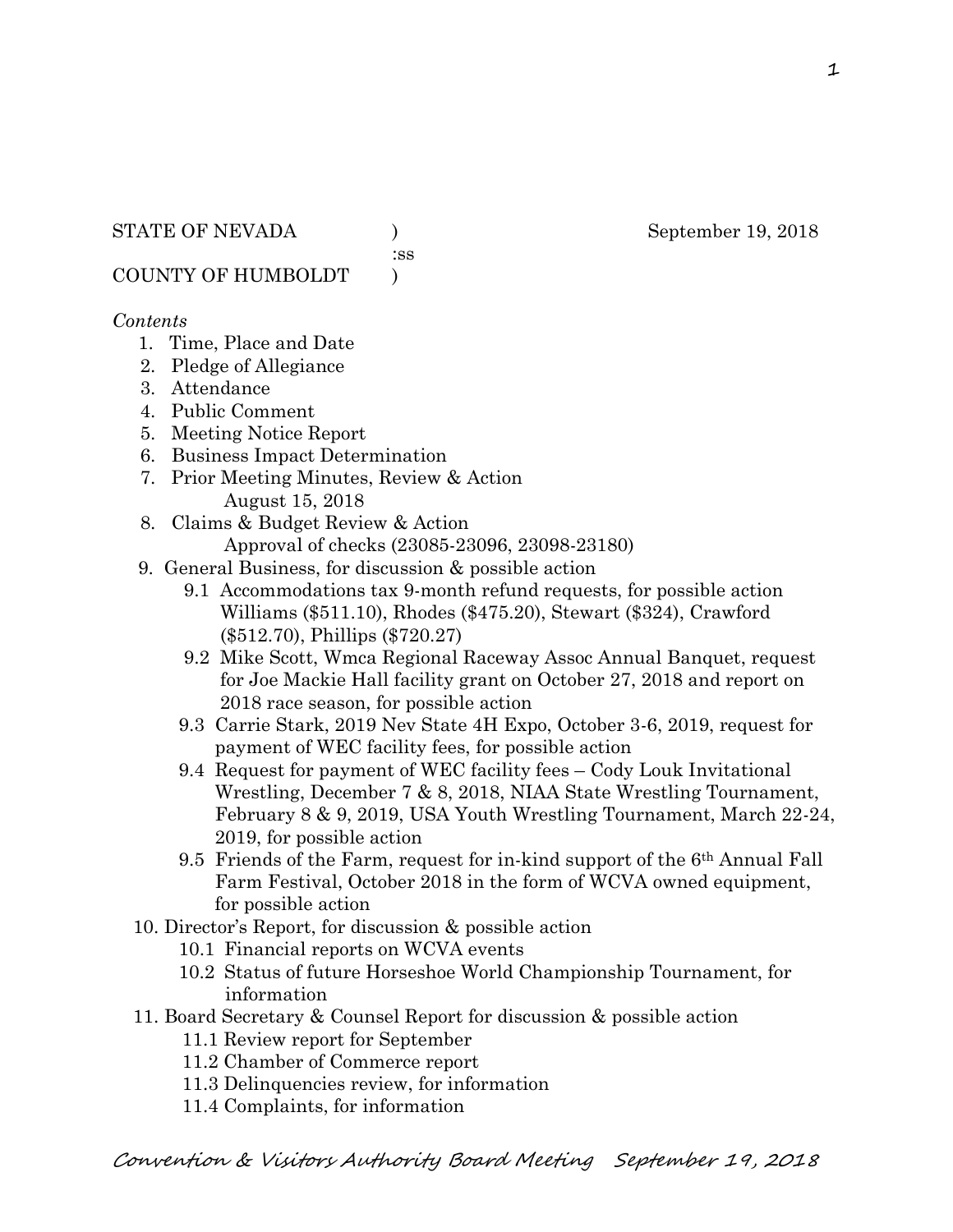- 11.5 Resolution acknowledging WCVA as the producer of the annual Shooting the West Photography Symposium, for possible action
- 11.6 Resolution relinquishing interest in any rights in co-financed Improvements at Winnemucca Events Complex to Agricultural District #3 and Humboldt County, for possible action
- 11.7 Improvements projects reports Event Center sound retrofit, Joe Mackie Hall exterior project, West Hall roof replacement, for information
- 12. Board Administrator Report, for discussion & possible action 12.1 Financial reports, for discussion
- 13. Other Reports
- 14. Next Meeting Date
- 15. Adjournment

### **MINUTES, SEPTEMBER 19, 2018**

**1. Time, Place and Date.** The Winnemucca Convention and Visitors Authority met in regular session in full conformity with the law at the Winnemucca Convention Center, West Hall, Winnemucca, Nevada at 4:00 pm on Wednesday, September 19, 2018 with Chairman Terry Boyle presiding.

#### **2. Pledge of Allegiance.**

|                    | <b>3. Attendance.</b> Convention and Visitors Authority Board Officials Present: |
|--------------------|----------------------------------------------------------------------------------|
| Terry Boyle        | Chairman and Motel Representative                                                |
| <b>Brian Stone</b> | Vice Chairman and Hotel Representative                                           |
| Jim Billingsley    | Treasurer and City Representative                                                |
| Ron Cerri          | County Representative                                                            |
| John Arant         | Business Representative                                                          |
| Bill Macdonald     | Secretary and Counsel                                                            |
| Kendall Swensen    | Board Administrator                                                              |
|                    |                                                                                  |

*Convention and Visitors Authority Board Officials Absent:*  None

*Staff Members Present:*  Kim Petersen Director Shelly Noble Administrative Clerk

*Staff Members Absent:*  None

*Others Present:* 

Brad Schultz 4H Cooperative Extension Sharon Barton 4H Cooperative Extension

Convention & Visitors Authority Board Meeting September 19, 2018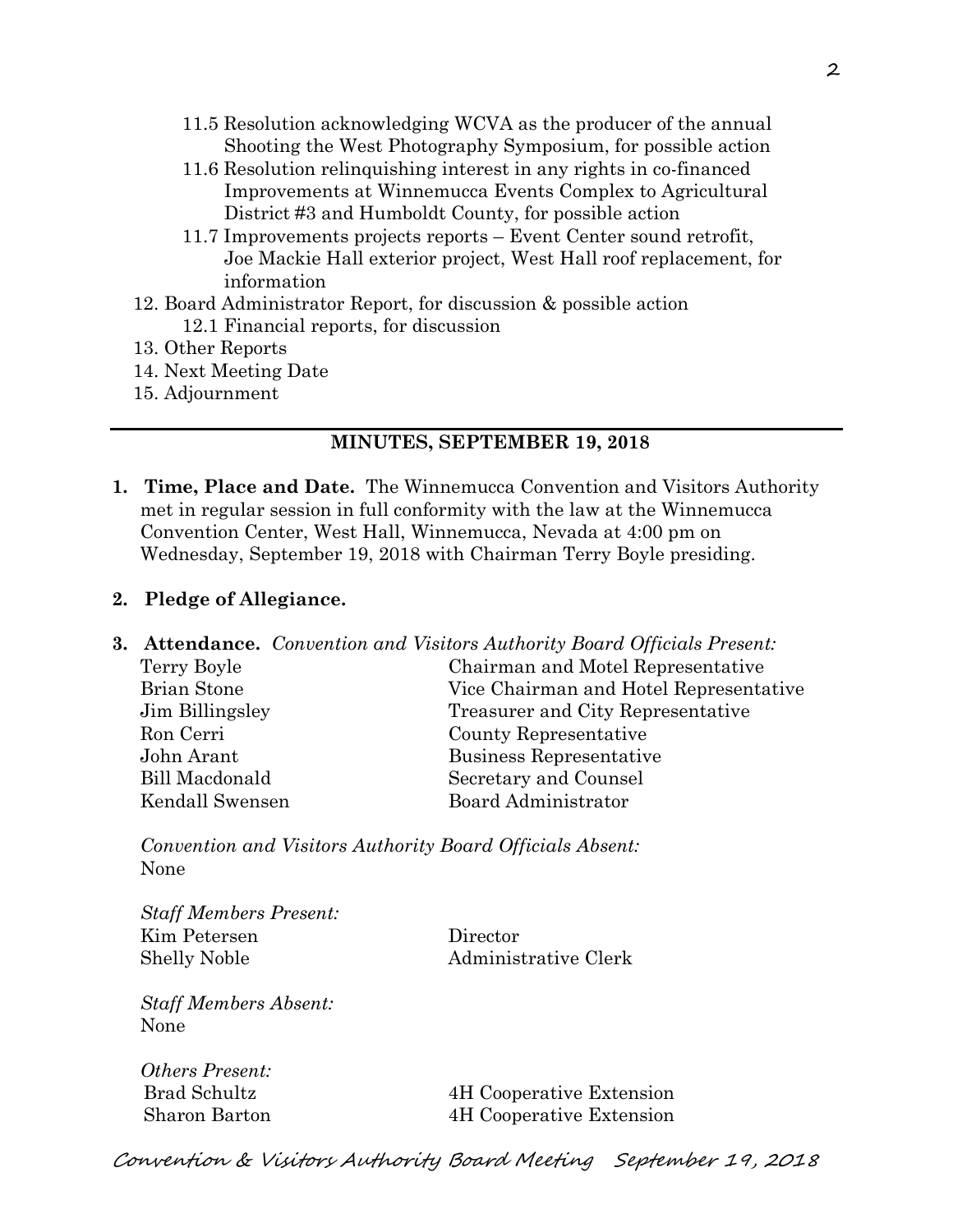Shawn LaRocque Wmca Reg Raceway Assoc Mike Scott Wmca Reg Raceway Assoc Melinda Roysdon Wmca Reg Raceway Assoc

**4. Public Comment** 

No public comment.

### **5. Meeting Notice Report.**

Chairman Boyle reported that notice, including meeting agenda, was posted by Shelly Noble by 9:00 am Friday, September 14, 2018 at Humboldt County Library, Court House, Post Office, City Hall and Convention Center West Hall. No persons have requested mailed notice during the past six months.

**6. Business Impact Determination.** Chairman Boyle asked whether any agenda item proposes the adoption by the city or by the county or by the WCVA of any rule, including any ordinance or resolution which would impose, increase or change the basis for the calculation of a fee that is paid in whole or in substantial part by businesses, which would impose a direct and significant economic burden upon a business or directly restrict the formation or expansion of a business, pursuant to NRS Chapter 237? The Chairman called for board or public input thereon; there was none. Action will be taken.

 *Jim Billingsley made a motion that there appears to be no business impacting fee matter on today's agenda. The motion carried, 5-0.* 

# **7. Minutes, Review & Action**  Prior meeting minutes of August 15, 2018. *Brian Stone made a motion to accept the minutes of the August 15, 2018 meeting. Motion carried, 5-0.*

**8. Claims, Review & Action** The following claims, which had been submitted in list form to the board members for review with their 3-day meeting notice and agenda, with the opportunity to obtain further information before or at the meeting, were submitted for payment on September 19, 2018:

| <b>BANK ACCOUNT</b> | <b>CHECK NUMBERS</b>     | <b>AMOUNT</b> |
|---------------------|--------------------------|---------------|
| Nevada State Bank   | 23085-23096, 23098-23180 | \$270,404.51  |

*Jim Billingsley made a motion to approve all claims as submitted. The motion carried, 5-0.* 

**9. General Business, for discussion & possible action** 

**9.1 Accommodations tax 9-month refund requests, for possible action Williams, (\$511.10), Rhodes (\$475.20), Stewart (\$324), Crawford**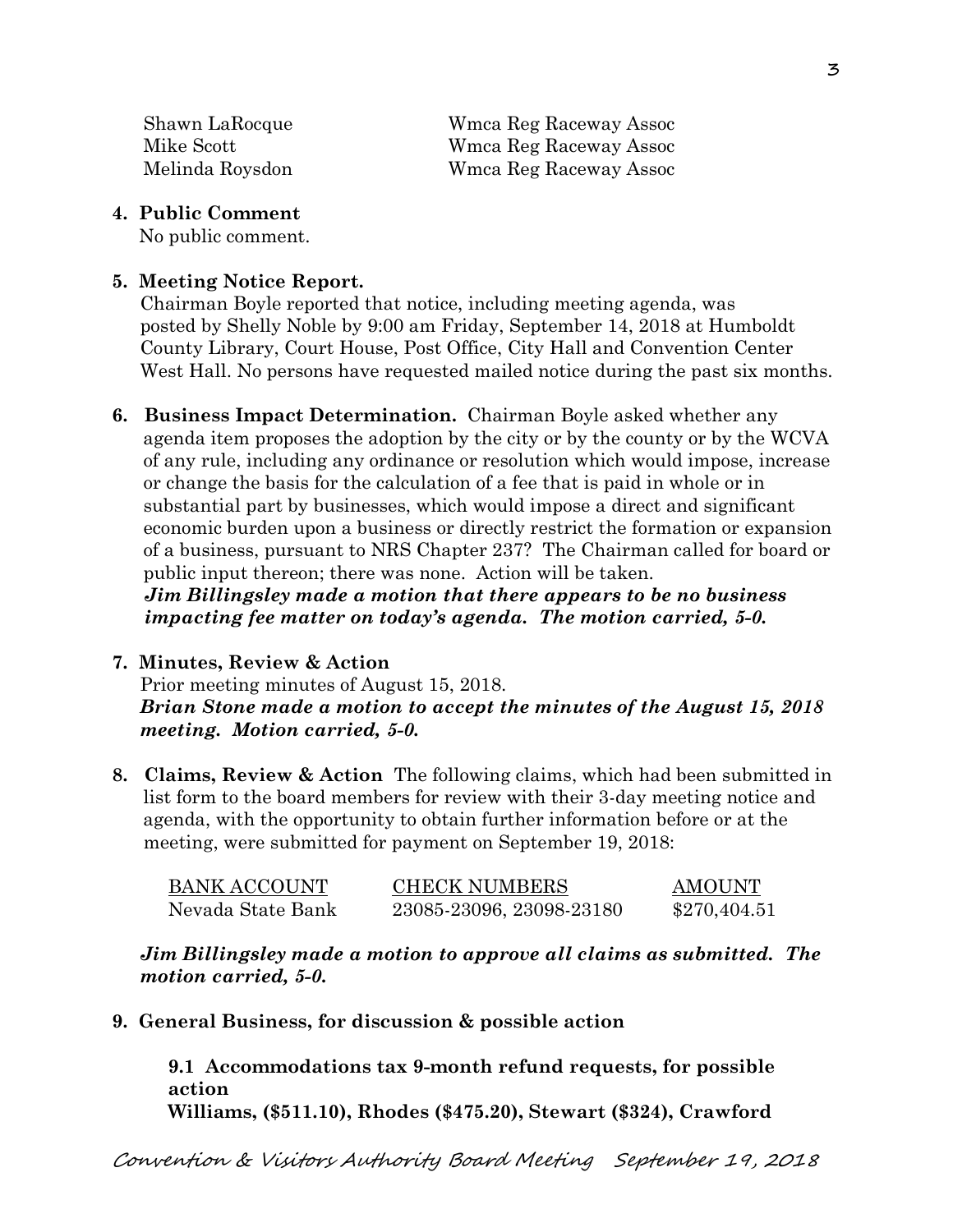#### **(\$512.70), Phillips (\$720.27)**

*Terry Boyle made a motion to approve the accommodation tax 9-month refunds for Kaletti Williams (\$511.10), Diane Rhodes (\$475.20), Jack Stewart (\$324), Jean Crawford (\$512.70), Gary Phillips (\$720.27). Motion carried, 5-0.*

### **9.2 Mike Scott, Wmca Regional Raceway Assoc Annual Banquet, request for Joe Mackie Hall facility grant on October 27, 2018 and report on 2018 race season, for possible action**

With one race left in the season, plans are underway for their annual awards banquet. Mike is requesting the use of the Comstock Room in Joe Mackie Hall on October 27 for this event. They are expecting their own racers, families and volunteers along with some of the out-of area racers that did well here this year. *Jim Billingsley made a motion to approve a \$250 facility grant (Comstock Room) for the Wmca Regional Raceway Assoc Annual Banquet, October 27, 2018. Motion carried, 5-0.* 

WRRA is responsible for any customary Convention Center charges. This year's race season has been very successful and Mike presented the board with a check for \$5,000 which reflects repayment of their underwriting for this year. Mike reported that they doubled the number of racers this year and plan to continue this trend in 2019. Their Wild West Shootout races were very popular and they had several racers travel here from neighboring states to compete for the prize money and season points.

### **9.3 Carrie Stark, 2019 Nev State 4H Expo, October 3-6, 2019, request for payment of WEC facility fees, for possible action**

Ms. Stark was not able to attend this meeting and present her request. In her place are Brad Schultz and Sharon Barton from the local Cooperative Extension office. According to Sharon, this event was held here for 18 years. Then the leadership felt that they needed to change things up and it went to a location in the southern part of the state for a couple of years before it was abolished all together due to budget cuts. 2019 will be the first time this expo will be held in several years and the state office has selected Winnemucca as the location. Ms. Stark toured the Winnemucca Events Complex with Kim a couple of weeks ago to get an idea of the type of facilities we have and was pleased to see what we have to offer. All facets of 4H activities will be represented. Some of these include livestock contests, horsemanship, shooting skills, etc. 4H officials are expecting 300 participants and their families. The request is for payment of the facility fees at the Winnemucca Events Complex. Since an exact schedule is still being compiled, the requested facilities, and related costs, are an estimate but Kim is willing to work with the 4H organization to see that they have the facilities that they need to make this event a success. *Jim Billingsley made a motion to approve an estimated \$7,200 in WEC facility fees for the 2019 Nevada*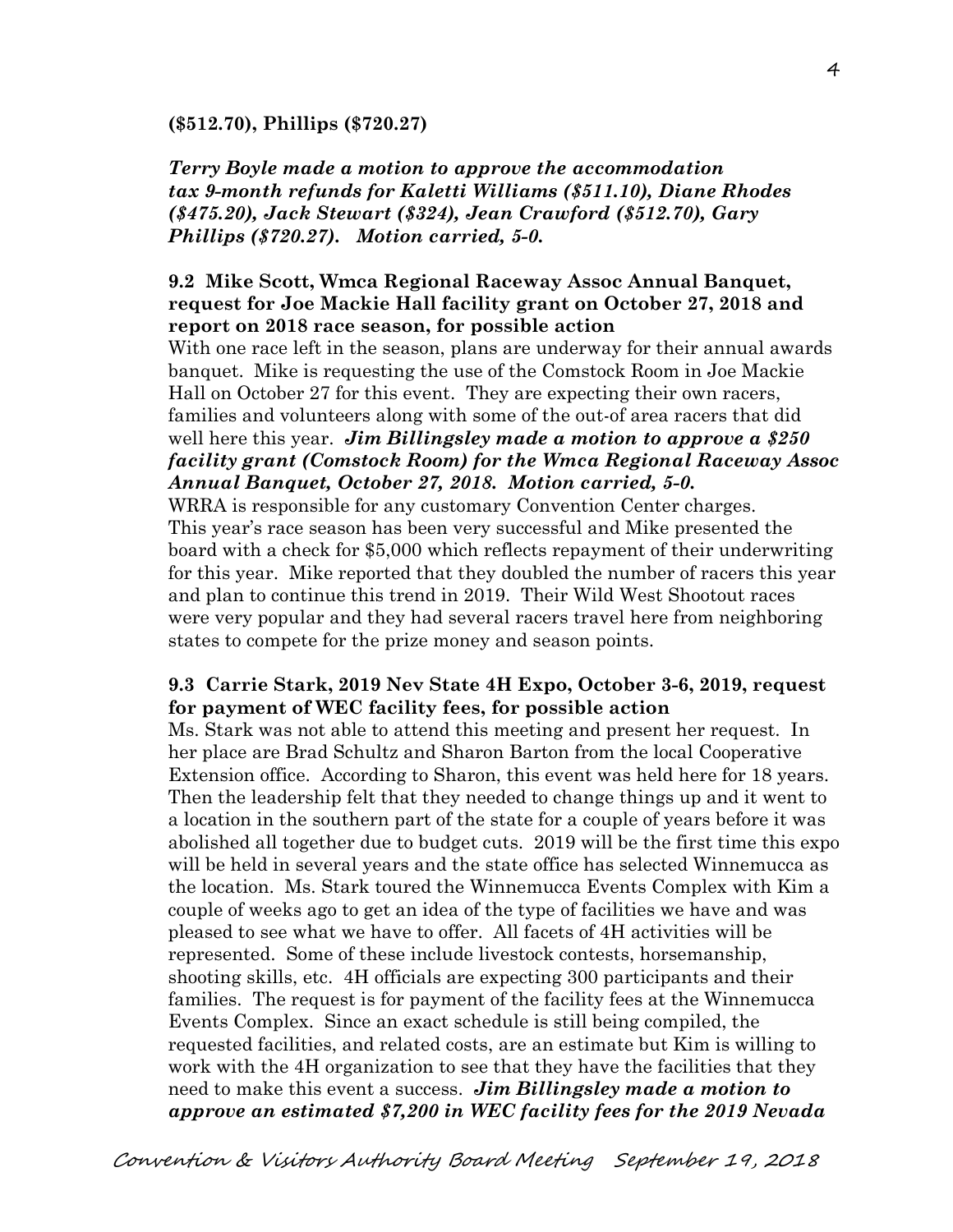*State 4H Expo, October 3-6, 2019. Motion carried, 5-0.* Board members encouraged Sharon to come back to this board if there is anything else they can help with, possibly funds to help with the cost of the awards.

### **9.4 Request for payment of WEC facility fees – Cody Louk Invitational Wrestling, December 7 & 8, 2018, NIAA State Wrestling Tournament, February 8 & 9, 2019, USA Youth Wrestling Tournament, March 22-24, 2019, for possible action**

Our calendars for later this year and 2019 are being finalized. We will be hosting wrestling tournaments as outlined above. The total cost for the rental fees and installation/removal of the plastic floor for these events is \$9,200. Board members agreed that these were all very good events that bring young people and their families to town over each of these weekends. *John Arant made a motion to approve payment of WEC facility fees for the following events – Cody Louk Wrestling Tournament, December 7 & 8, 2018 (\$2,500), NIAA State Wrestling Tournament, February 8 & 9, 2019 (\$2,500), USA Youth Wrestling Tournament, March 22-24, 2019 (\$4,200) for a total of \$9,200. Motion carried, 5-0.*

# **9.5 Friends of the Farm, request for in-kind support of the 6th Annual Fall Farm Festival, October 2018 in the form of WCVA owned equipment, for possible action**

Jen Anderson was not able to attend this meeting. Kim will make the request. As in past years, they are requesting use of some WCVA equipment. These items include the restroom trailer, electrical distribution boxes and cords and a small quantity of livestock panels. Terry expressed his opinion that more and more visitors from out of the area are making the trip to Winnemucca to attend this event and he supports this request. Other board members agreed. *Terry Boyle made a motion to approve the request by the Friends of the Farm for the use of WCVA equipment (listed above) for the 6th Annual Fall Farm Festival in October. Motion carried, 5-0.* 

# **10. Director's Report.**

# **10.1 Financial reports on WCVA events**

The bank reconciliation for Ranch Hand Rodeo was included in the board packets for review.

# **10.2 Status of future Horseshoe World Championship, for information**

Kim reported that last month we hosted our second year of horseshoe pitching tournaments at the Event Center. The second of these tournaments, held on August 18 and 19, is the National Horseshoe Tour that this board voted to support in December 2016 with grant funds for three years. Support of this tournament was encouraged so that we would have the experience to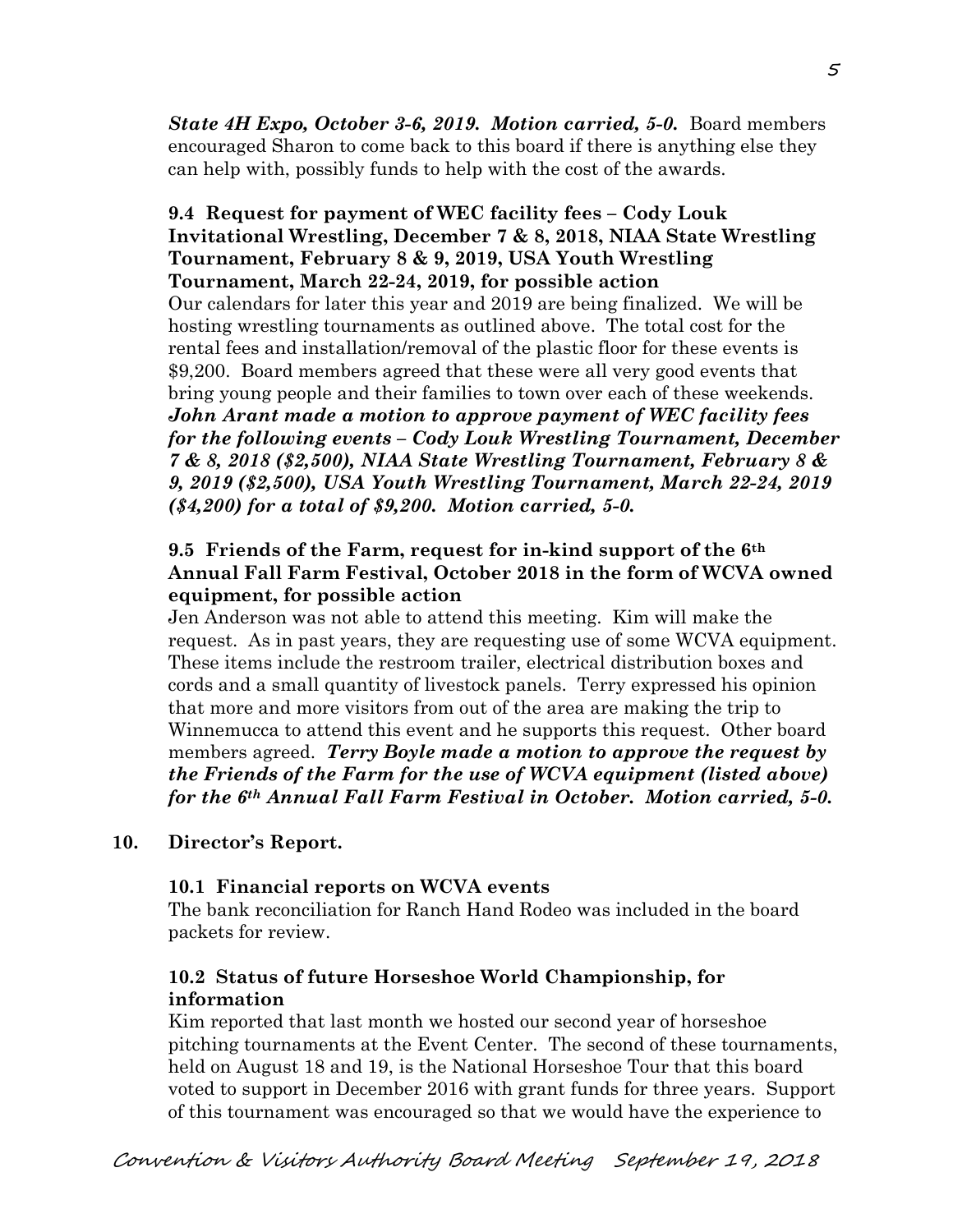host a World Tournament at a future date. Two representatives from the World Tour were here in August and toured the facility with Kim so that they could have their questions answered and look over the facility. They gave Kim a bidder packet with a lot of valuable tournament information. The first available year is 2021. The expected number of room nights needed each night during the two week tournament is 500. Participants come in for a couple of days at a time. There are usually 1,000 participants plus their families. The tour would also need some comp rooms for their staff. Kim notified the board that both the Event Center and the new Pavilion would be needed for this competition. This board would need to purchase another plastic floor. Some concerns expressed by the tour personnel is Winnemucca's distance from the Reno airport. Kim is working with Nevada Commission on Tourism to see about securing a set rental car rate for people flying in. He is also investigating the possibility of bus runs between Reno and Winnemucca. The timing is not good for us since the tour requires that the tournament be held in July. Historically, this is a busy time for our hotel/motel properties, even without the addition of this tournament. Plus we want to make sure that their dates do not coincide with Superior Livestock. Even with these concerns, the board wants Kim to proceed with pursuing this event. It is for one year and they felt that it might be worth the one-time inconvenience.

### **11. Secretary and Counsel, Monthly report, for discussion & possible action**

#### **11.1 Review report for September, for information**

Bill's report was included in the meeting packets available online.

#### **11.2 Chamber of Commerce report**

No report.

#### **11.3 Delinquencies review, for information**  None.

#### **11.4 Complaints, for information**

Bill has not received any complaints.

### **11.5 Resolution acknowledging WCVA as the producer of the annual Shooting the West Photography Symposium, for possible action**

Bill does not have this resolution prepared. This will be on next month's agenda.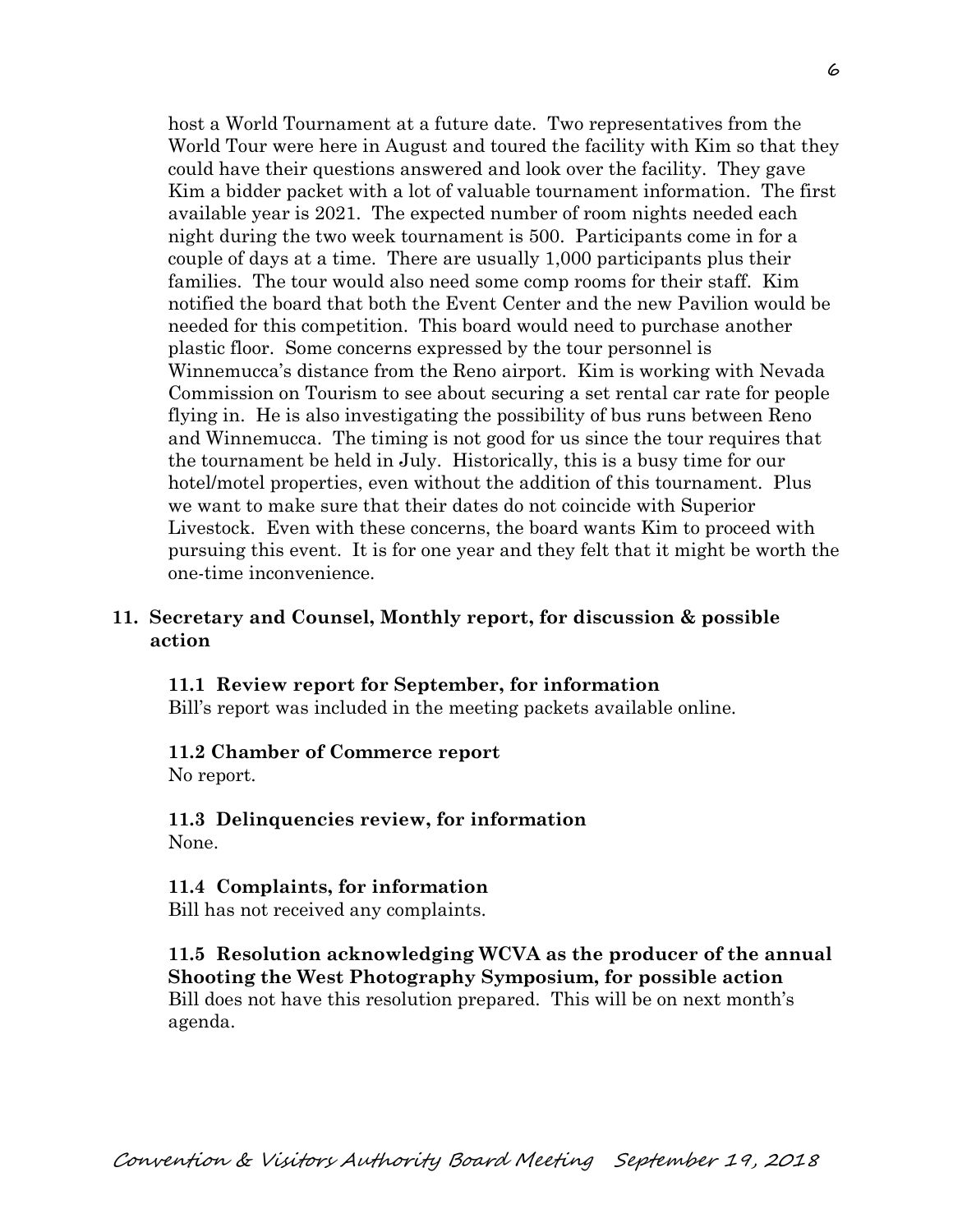## **11.6 Resolution relinquishing interest in any rights in co-financed improvements at Winnemucca Events Complex to Agricultural District #3 and Humboldt County, for possible action**

Bill does not have this resolution prepared. This will be on next month's agenda.

## **11.7 Improvement projects reports – Event Center sound retrofit, Joe Mackie Hall exterior project, West Hall roof project, for possible action**

Kim and Bill continue to work to get these projects ready to go out to bid. As discussed last month, for the West Hall roof and carpet projects they will work with Garland in preparing the bid specs.

 The bids for the Event Center sound retrofit are due at Kim's office by noon next Wednesday, September 26. They will be opened at that time. The project will be awarded at this board's October 17 meeting.

# **12. Board Administrator.**

# **12.1 Financial Reports, for discussion**

Room tax cash collections continue to increase over last year. Terry feels that the receipts for August may be down slightly.

# **13. Other reports**

# **13.1 2019 Ranch Hand Rodeo**

Kim reported that the staff has begun work on this event next spring. Vendor applications are going out this week. Cow Dog Trial and Horse Sale information will be mailed out soon.

# **13.2 2019 Shooting the West**

As reported last month, Michelle continues to work on securing presenters for this event as well as preparing the schedule. She has been consulting with a lot people, including Linda Dufurrena, as we work to re-build this event. The dates for the event are April 9-14, 2019.

# **13.3 Rural motels**

After receiving information that the McDermitt Motel had been sold, Bill has found out that they expect to open in mid-October. We will need to contact them regarding payment of Humboldt County room tax.

Ron reported that someone is remodeling the Rocky View Inn in Orovada. It has been closed for a couple of years after the death of the owner.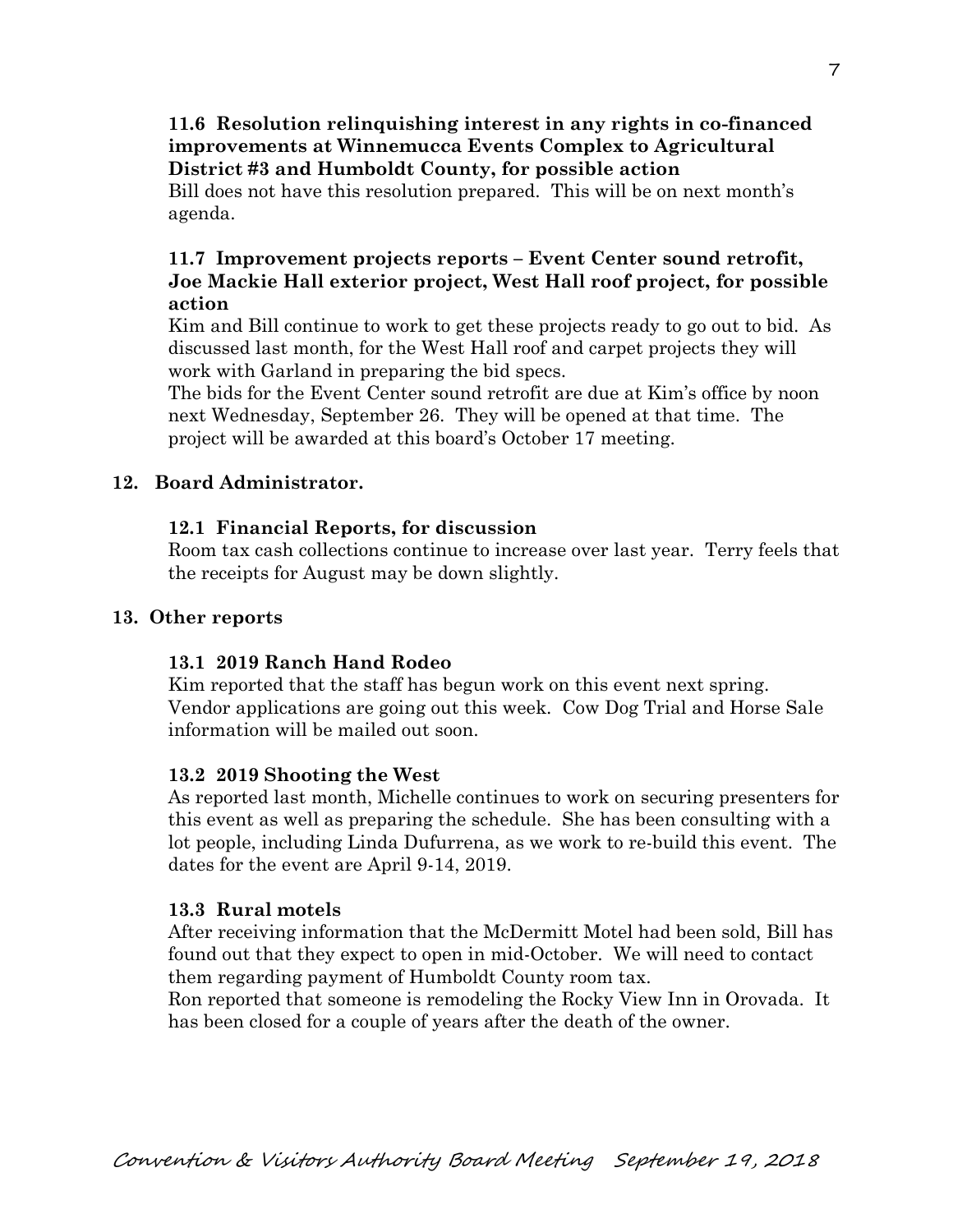### **13.4 Nevada League of Cities**

Jim reported that the recent League of Cities conference that was hosted by the City of Winnemucca went very well. He complimented the Convention Center staff for their willingness to do whatever was required of them. The only complaints he heard was that the buildings were running cold and that some of the locks in the Joe Mackie Hall women's restrooms were broken.

### **14. Public Comment**

None.

### **15. Regular Business. Next Meeting. The Board confirmed the next regular meeting date of Wednesday, October 17, 2018, 4:00 pm.**

### **16. Adjournment.** *Ron Cerri made a motion to adjourn this meeting. Motion carried, 5-0.*

The meeting was adjourned to the next regular meeting, or to the earlier call of the Chairman or to the call of any three (3) members of the Board on three (3) working days notice.

Respectfully submitted,

Shelly Noble

APPROVED ON \_\_\_\_\_\_\_\_\_\_\_\_\_\_\_\_\_\_\_\_\_\_\_\_\_\_\_\_, 2018

As written\_\_\_\_\_\_\_\_\_\_\_\_\_\_\_

As corrected \_\_\_\_\_\_\_\_\_\_\_\_\_

Winnemucca Convention & Visitors Authority Board